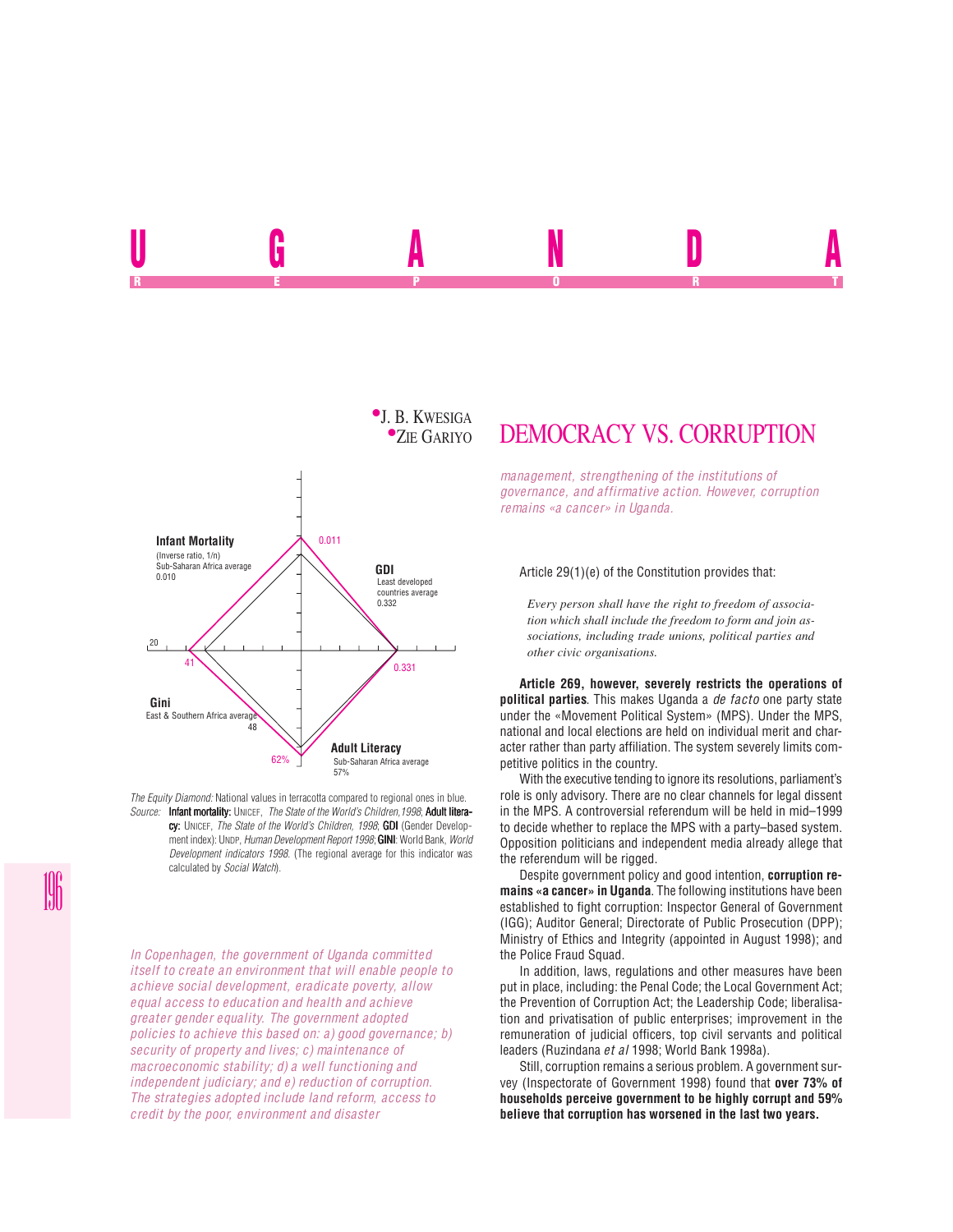The major causes advanced for corruption are:

- a) Greed of public servants
- b) Low salaries of public servants that are often in arrears
- c) Poor supervision of workers and poor record keeping
- d) Bad examples set by top senior officers (who are themselves corrupt)
- e) Lack of job security due to retrenchments
- f) Lack of public knowledge on rights and failure to punish corruption.

## THE POLICE AND THE JUDICIARY: THE MOST CORRUPT INSTITUTIONS

A government study (1996) on education and primary health care expenditures found that less than 36% of money released from the treasury reaches the intended beneficiaries.

**The government acknowledges the dangers of corruption,** but pays lip service only to the issue. **No single senior government official or politician has been dismissed or imprisoned for being corrupt even in the face of overwhelming evidence.**

Article 223 of the 1995 Constitution established the Inspector General of Government (IGG), which according to Article 230(1) «shall have powers to investigate, cause investigation, arrest, prosecute or cause prosecution in respect of cases involving corruption, abuse of authority or public office». But despite public outcry against corruption, the IGG is yet to successfully prosecute a single case of corruption. The IGG is undermined by the following factors:

- $\triangleright$  Anti-corruption agencies are not properly coordinated.
- $\triangleright$  It is under–funded, and when funds were approved by parliament, they were not released on time.
- $\triangleright$  No avenues exist for collaboration or sharing of information between the IGG and civil society organisations.
- $\triangleright$  The commitment and political will of the establishment to fight corruption are low.
- $\geq$  The capacity of the IGG is limited: accountability mechanisms are weak; no public reports are published; there is no mechanism for recovering lost/embezzled resources.

A decentralisation policy was implemented in 1993 to enhance citizen participation in governance and democratic control. Article 176 S2(b)(c) of the Constitution states:

*Decentralisation shall be a principle applying at all levels to ensure people's participation and democratic control in decision making [and] to ensure full realisation of democratic governance at all levels.*

Decentralisation was fraught with problems from the start. The policy was decided by senior government officials and donors without wider consultation and is perceived as imposed from above. Local council leaders were given responsibility but neither the financial means nor the training in financial management and administration to handle it. Embezzlement and misappropriation of funds is common in some districts.

A study by the World Bank (1998b) found that with decentralisation, fewer resources are reaching the grassroots (the beneficiaries). Press reports indicate that every other day, millions of shillings go missing.

## AFFIRMATIVE ACTION

Article 32(1) of the Constitution provides that:

*The state shall take affirmative action in favour of groups marginalised on the basis of gender, age, disability or any other reason created by history, tradition, or custom for the purpose of redressing imbalances which exist against them.*

The right to equal opportunity is provided for under Article 32(2). Since the government is yet of appoint a commission to implement these provisions, affirmative action ranks low on the policy ladder. The government has, however, taken some steps to support marginalised groups:

- a) Women councils elected from the grassroots
- b) Women representatives to parliament
- c) Representatives of people with disabilities in parliament and at lower levels of local government
- Provision that one third of all elected persons at lower levels of local government be women.
- e) A National Council of Children created to champion the cause for children.
- f) A policy of awarding 1.5 points to women entering university education for the first time.

The Ministry of Gender, Labour and Social Development was created to champion affirmative action and to mainstream gender issues in policy planning at all levels. The activities of the ministry, however, are caught up in bureaucratic routine and have not had an impact on policy. In August 1998, the Ministry for Elderly and Children's Affairs was created.

In 1997, the government introduced Universal Primary Education (UPE), a programme that pays school fees for maximum four children per family. The policy does not incorporate affirmative action: girls' education is not given priority. The government has established the Uganda National Institute of Special Education (UN-ISE) to train teachers to teach students/pupils with disabilities, in particular the blind, the deaf and dumb.

The Constitution states that all children under five found in Uganda without parents shall be presumed to be citizens of Uganda. Children have the right to be cared for by their parents or legal guardians. Children are entitled to basic education, which is a responsibility of the State and their parents. This clause in not strictly enforced and street children are becoming a serious concern in Uganda cities.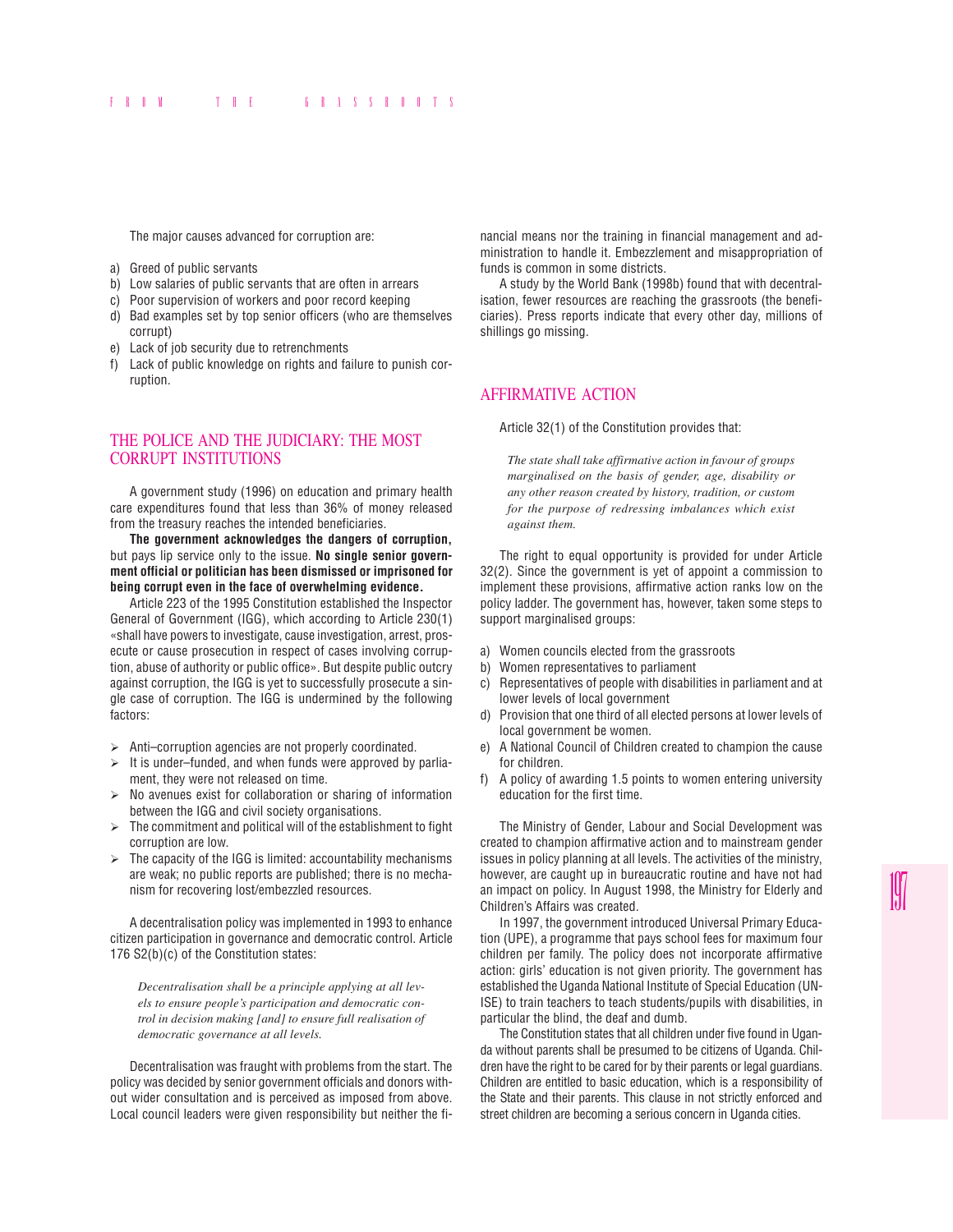### WOMEN AND LAND OWNERSHIP

#### Under the 1995 Constitution,

*Land in Uganda belongs to the citizens of Uganda and shall be vested in them in accordance with the land tenure systems provided for in this Constitution.*

To consolidate land tenure systems, the Land Act 1998 provides for the management of land, acquisition of titles or certificates of occupancy, sale, disposal and mortgage of land, land committees, land boards, etc.

**Although women work 12–16 hours a day, constitute over 70% of the agricultural workforce, and produce 70–80% of the food crops, the Land Act is silent on the rights of women to own land.** It does provide that «no person shall exchange, transfer, pledge, mortgage or lease any land except with the written consent of the spouse». While the law ensures that women have access to land, it does not correct the historical imbalances that are enshrined in Ugandan society, and it exacerbates the cultural, political and economic marginalisation of women.

Women's access to other services such as health care and education remains low. **Although the Constitution prohibits discrimination in any form, delivery of health care services does not favour women. Legal rights are not enforced. Female genital mutilation is still practiced in Uganda despite the legal provisions against it.**

Family planning services are provided in all major hospitals and clinics. Over 84% of Ugandan women know about contraceptives, but their use is low. Over 40% of Ugandan men do not accept family planning methods and do not encourage women to use them. The situation is worse in rural areas.

## «ADJUSTMENT» AND POVERTY

Structural Adjustment Programmes (SAPs) have been implemented in Uganda since 1987, but their benefits to the majority of people are still a source of contention. While the economy is said to have grown at a rate of over 6% per annum since 1991, **this growth has not trickled down**. The World Bank estimated that in 1995, 75% of the population was poor and over 60% of the population lived below the poverty line.

Recognising the adverse effects of SAPs, the government launched in 1993 the Programme for the Alleviation of Social Costs of Adjustment (PAPSCA), but the programme did not achieve much. Instead it added to Uganda's debt burden, which now stands at USD 3.6 billion, and helped make Uganda one of the Highly Indebted Poor Countries (HIPCs) recently targeted for debt relief. The debt burden results in part from undisciplined borrowing and spending by senior government officials and partly from the inability of lenders to ensure high performance criteria. It is the poor pay back these bad loans.

**The government has put in place a Poverty Action Eradication Action Plan (PEAP) to streamline all efforts aimed at pover-** **ty eradication. The plan gives priority to spending for education and health.** In February 1997, the government introduced a policy of Universal Primary Education (UPE). Thanks to UPE support for up to four children per family, enrollment increased from 2.9 million children in 1996 to 5.3 million children 1997, an increase of 93.4%. Pre–school education is largely the responsibility of parents. The government is committed to free and compulsory primary education for all girls and boys by the year 2015.

**In the 1998/99 fiscal year, the non–wage recurrent budget for education increases from 10% to 20% and for health from 4% to 7.5%. Investment in education and health is a long–term strategy to combat poverty. Whether the objective is achieved will depend on various factors, the most important of which is simultaneously meeting the immediate employment and consumption needs of the population.**

## **HUMAN RIGHTS**

In pursuit of improved human rights, the government has ratified six of the main United Nations human rights instruments (Uganda Human Rights Commission 1997), namely:

- a. International Covenant on Economic, Social and Cultural Rights
- b. International Covenant on Civil and Political Rights
- c. International Covenant on the Elimination of all Forms of Racial Discrimination
- d. Convention of the Rights of Children
- e. Convention on the Elimination of all forms of Discrimination against Women
- f. Convention against torture and other cruel, inhuman or degrading treatment or punishment

The Constitution of 1995, has comprehensive provisions for the protection and promotion of fundamental

human rights and freedoms. The Uganda Human Rights Commission (UHRC) was created as an independent body to champion human rights in the country. Obnoxious laws, eg, against treason, are still on the books, however, and death sentences and detention without trial still occur. Since the commission is only one year old, it is early to assess its impact.

# THE CHALLENGE

Good policy instruments per se are not enough. They must be followed by serious and sustained action. Uganda has good policy instruments, but most are ignored. Government has tried to create an environment favourable to civil participation in policy–making,